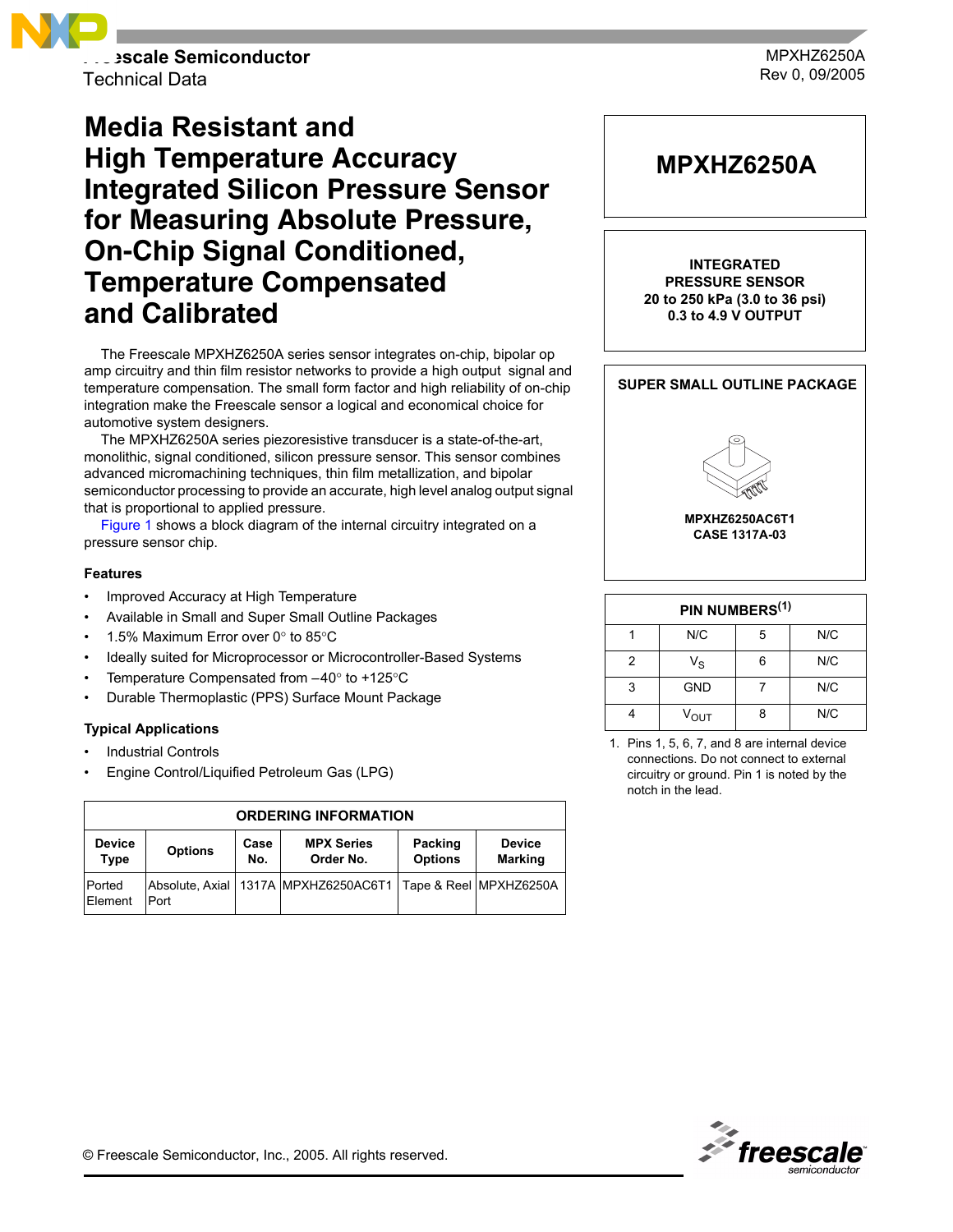



**Figure 1. Fully Integrated Pressure Sensor Schematic**

# **Table 1. Maximum Ratings(1)**

| Rating                                                     | Symbol             | Value           | Unit        |
|------------------------------------------------------------|--------------------|-----------------|-------------|
| Maximum Pressure                                           | $P_{MAX}$          | 1000            | kPa         |
| Storage Temperature                                        | $T_{\mathrm{STG}}$ | $-40$ to $+125$ | $^{\circ}C$ |
| <b>Operating Temperature</b>                               | Т <sub>А</sub>     | $-40$ to $+125$ | ℃           |
| Output Source Current @ Full Scale Output <sup>(2)</sup>   | $I_0$ +            | 0.5             | mAdc        |
| Output Sink Current @ Minimum Pressure Offset <sup>2</sup> | $I_0$ -            | $-0.5$          | mAdc        |

1. Exposure beyond the specified limits may cause permanent damage or degradation to the device.

2. Maximum Output Current is controlled by effective impedance from  $V_{out}$  to GND or  $V_{out}$  to  $V_S$  in the application circuit.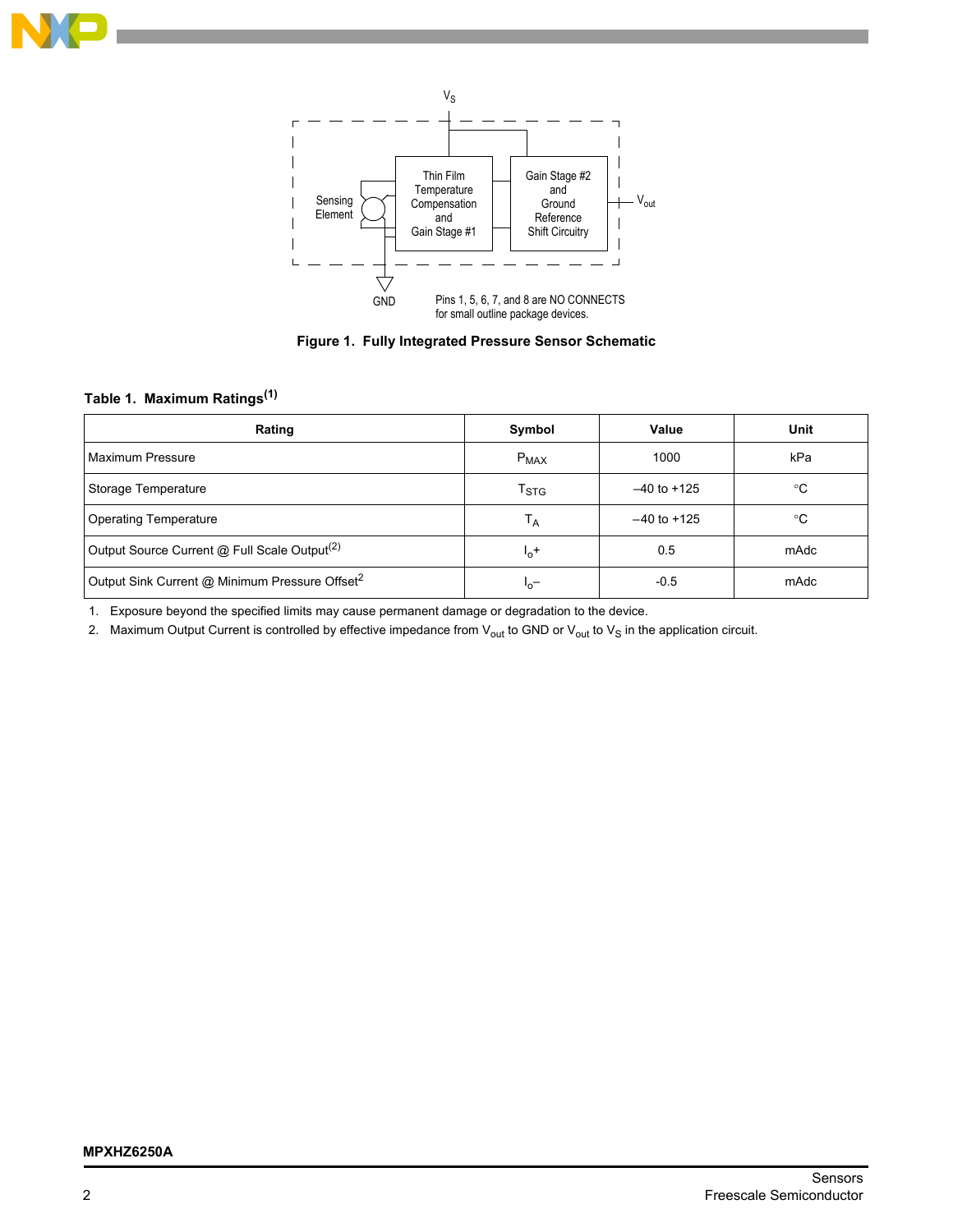

| <b>Characteristic</b>                                                                  |                       | Symbol                 | <b>Min</b> | Typ   | <b>Max</b> | <b>Unit</b> |
|----------------------------------------------------------------------------------------|-----------------------|------------------------|------------|-------|------------|-------------|
| Pressure Range                                                                         |                       | $P_{OP}$               | 20         |       | 250        | kPa         |
| Supply Voltage <sup>(1)</sup>                                                          |                       | $V_S$                  | 4.75       | 5.0   | 5.25       | Vdc         |
| <b>Supply Current</b>                                                                  |                       | $I_{\mathsf{O}}$       |            | 6.0   | 10         | mAdc        |
| Minimum Pressure Offset<br>$\textcircled{a}$ V <sub>S</sub> = 5.0 Volts <sup>(2)</sup> | $(0 to 85^{\circ}C)$  | $V_{\text{off}}$       | 0.131      | 0.2   | 0.269      | Vdc         |
| Full Scale Output<br>@ $V_S$ = 5.0 Volts <sup>(3)</sup>                                | (0 to $85^{\circ}$ C) | <b>V<sub>FSO</sub></b> | 4.731      | 4.8   | 4.869      | Vdc         |
| Full Scale Span<br>$\textcircled{a}$ V <sub>S</sub> = 5.0 Volts <sup>(4)</sup>         | (0 to $85^{\circ}$ C) | V <sub>FSS</sub>       | 4.462      | 4.6   | 4.738      | Vdc         |
| Accuracy <sup>(5)</sup>                                                                | (0 to $85^{\circ}$ C) |                        |            |       | ±1.5       | $%V_{FSS}$  |
| Sensitivity                                                                            |                       | V/P                    |            | 20    |            | mV/kPa      |
| Response Time <sup>(6)</sup>                                                           |                       | $t_{\mathsf{R}}$       |            | 1.0   |            | ms          |
| Warm-Up Time <sup>(7)</sup>                                                            |                       |                        |            | 20    |            | ms          |
| Offset Stability <sup>(8)</sup>                                                        |                       |                        |            | ±0.25 |            | $\%V_{FSS}$ |

#### **Table 2. Operating Characteristics** ( $V_S$  = 5.0 Vdc,  $T_A$  = 25°C.)

1. Device is ratiometric within this specified excitation range.

2. Offset  $(V_{off})$  is defined as the output voltage at the minimum rated pressure.

3. Full Scale Output ( $V<sub>FSO</sub>$ ) is defined as the output voltage at the maximum or full rated pressure.

- 4. Full Scale Span ( $V_{FSS}$ ) is defined as the algebraic difference between the output voltage at full rated pressure and the output voltage at the minimum rated pressure.
- 5. Accuracy is the deviation in actual output from nominal output over the entire pressure range and temperature range as a percent of span at 25°C due to all sources of error including the following:

• Linearity: Output deviation from a straight line relationship with pressure over the specified pressure range.

- Temperature Hysteresis: Output deviation at any temperature within the operating temperature range, after the temperature is cycled to and from the minimum or maximum operating temperature points, with zero differential pressure applied.
- Pressure Hysteresis: Output deviation at any pressure within the specified range, when this pressure is cycled to and from the minimum or maximum rated pressure, at 25°C.
- ï TcSpan: Output deviation over the temperature range of 0 to 85°C, relative to 25°C.
- ï TcOffset: Output deviation with minimum rated pressure applied, over the temperature range of 0 to 85°C, relative to 25°C. • Variation from Nominal: The variation from nominal values, for Offset or Full Scale Span, as a percent of V<sub>FSS</sub>, at 25°C.

6. Response Time is defined as the time for the incremental change in the output to go from 10% to 90% of its final value when subjected to a specified step change in pressure.

- 7. Warm-up Time is defined as the time required for the product to meet the specified output voltage after the Pressure has been stabilized.
- 8. Offset Stability is the product's output deviation when subjected to 1000 hours of Pulsed Pressure, Temperature Cycling with Bias Test.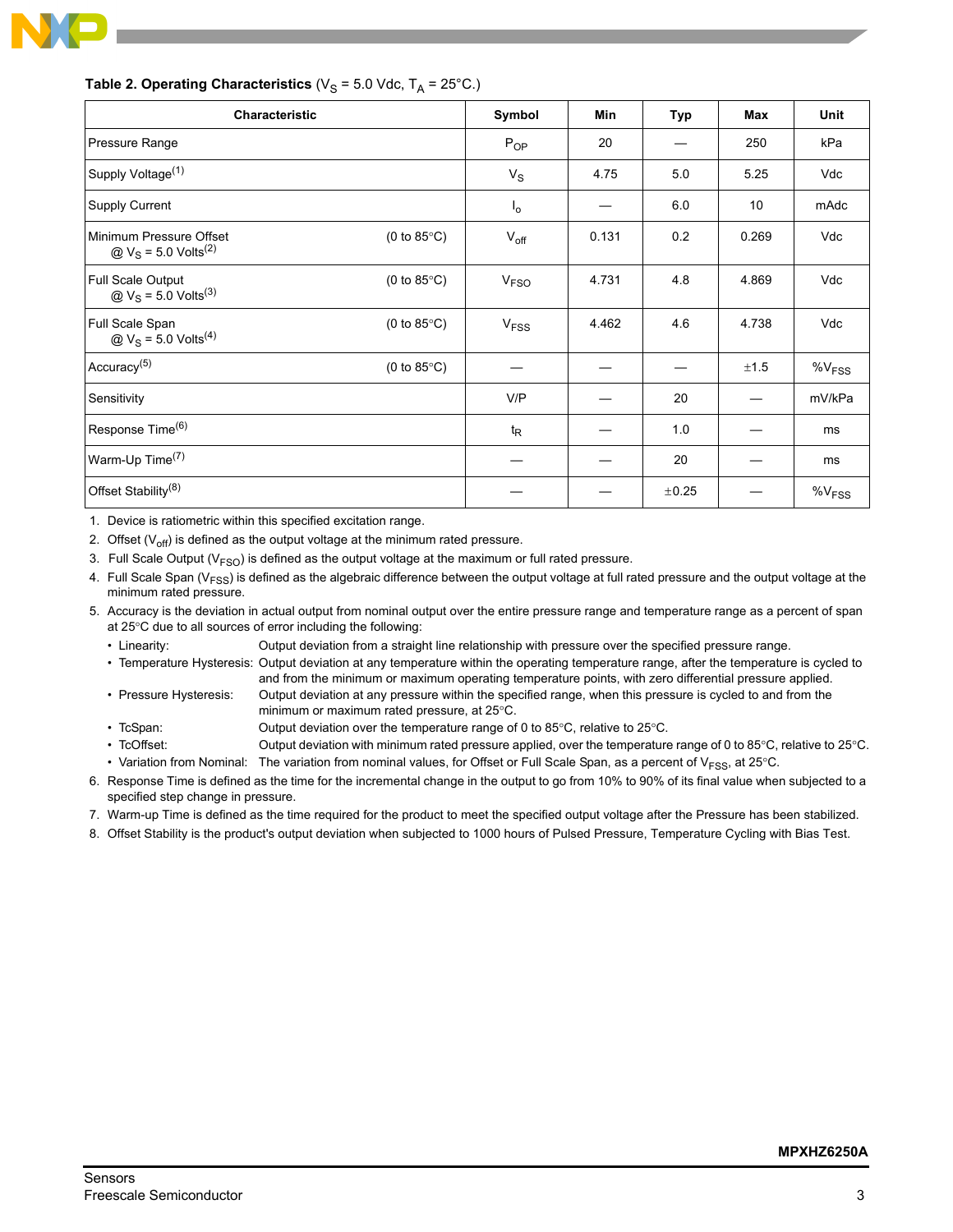

[Figure 2](#page-3-0) illustrates a typical application circuit (output source current operation).

[Figure 3](#page-3-1) shows the sensor output signal relative to pressure input. Typical minimum and maximum output curves are shown for operation over 0 to 85°C temperature range. The output will saturate outside of the rated pressure range.

A gel die coat isolates the die surface and wire bonds from the environment, while allowing the pressure signal to be

transmitted to the silicon diaphragm. The MPXHZ6250A series pressure sensor operating characteristics, internal reliability and qualification tests are based on use of dry air as the pressure media. Media other than dry air may have adverse effects on sensor performance and long-term reliability. Contact the factory for information regarding media compatibility in your application.





<span id="page-3-0"></span>

<span id="page-3-1"></span>**Figure 3. Output versus Absolute Pressure**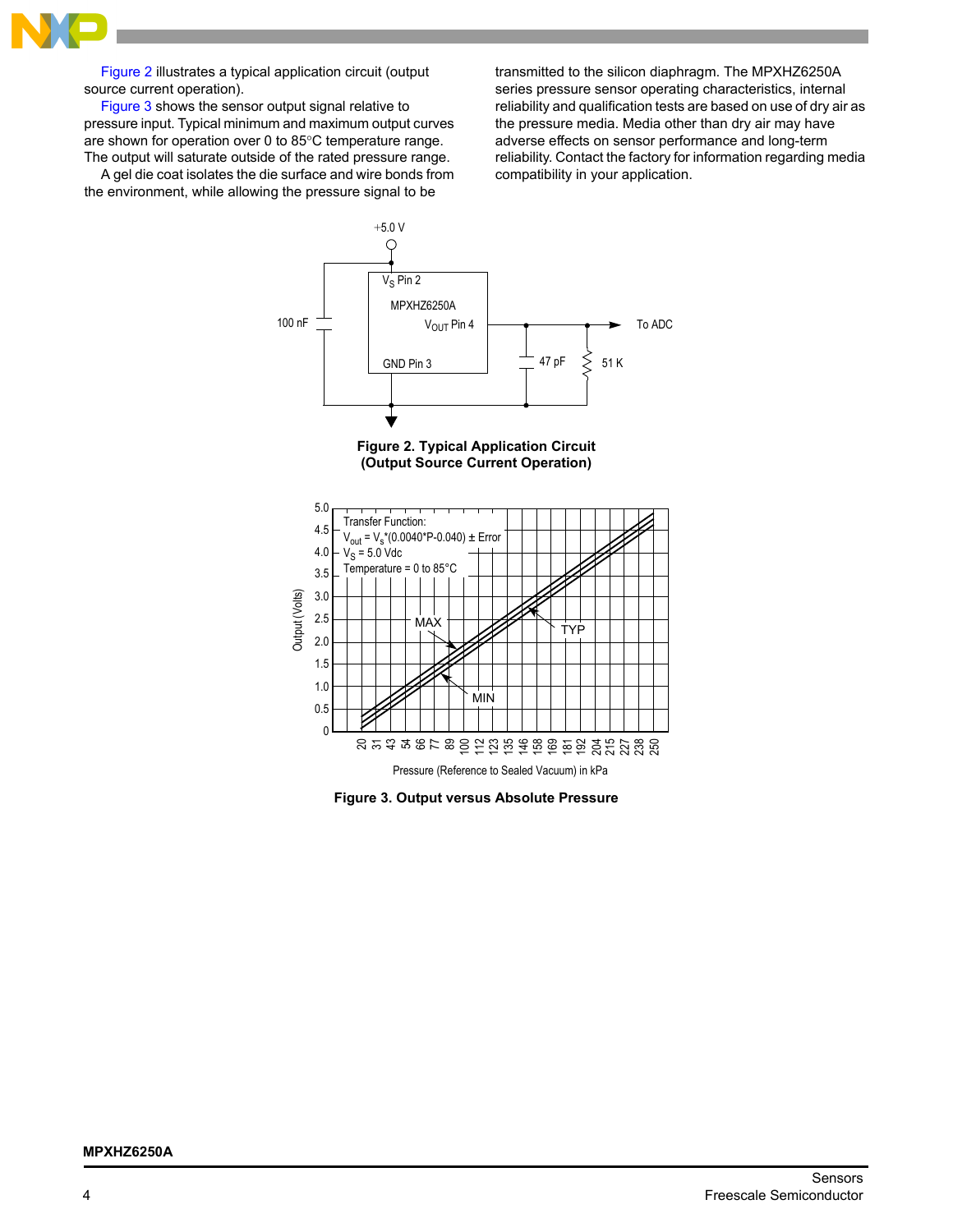



## **SURFACE MOUNTING INFORMATION**

#### **Minimum Recommended Footprint for Super Small Outline Packages**

Surface mount board layout is a critical portion of the total design. The footprint for the semiconductor package must be the correct size to ensure proper solder connection interface between the board and the package. With the correct pad geometry, the packages will self-align when subjected to a solder reflow process. It is always recommended to fabricate boards with a solder mask layer to avoid bridging and/or shorting between solder pads, especially on tight tolerances and/or tight layouts.



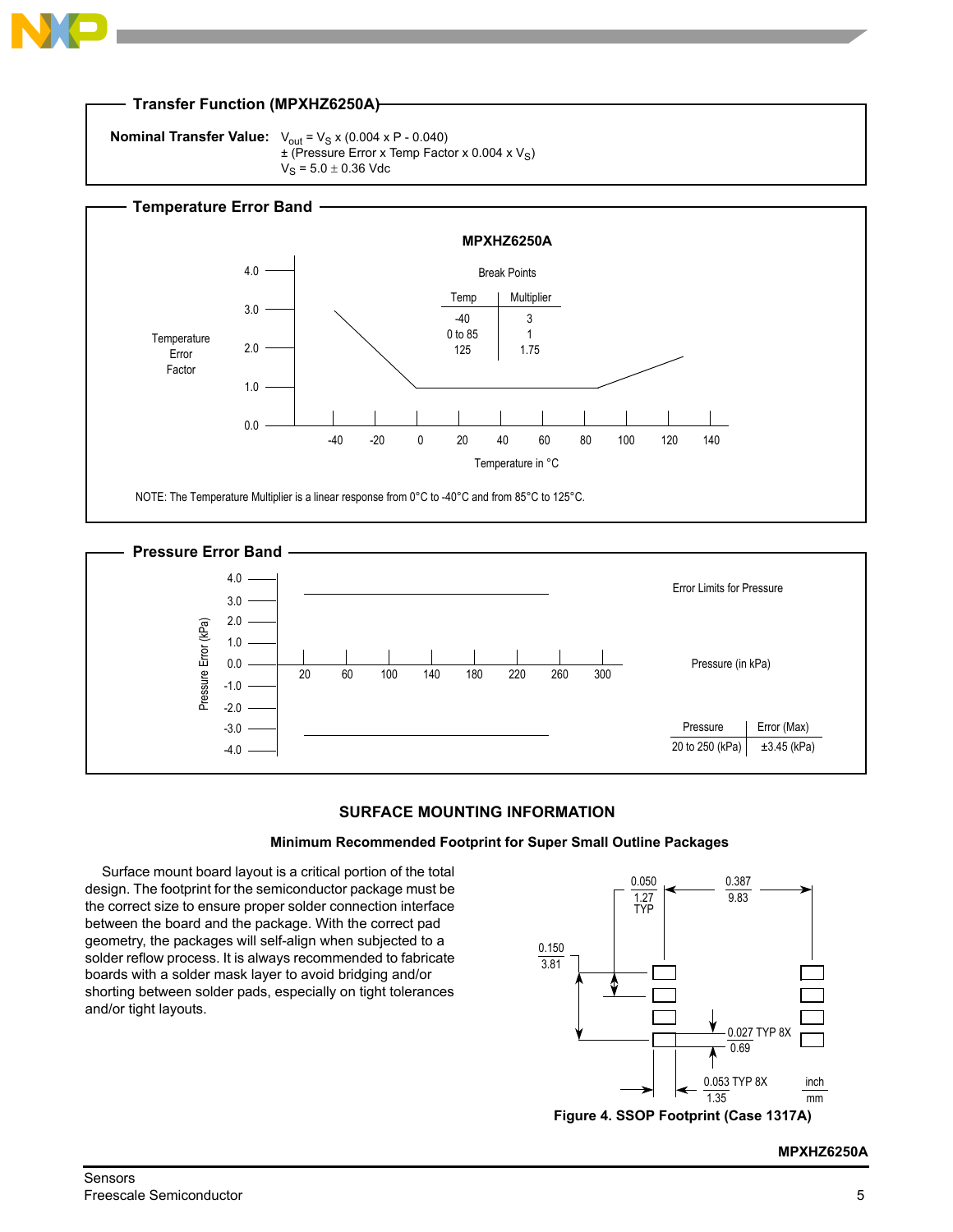

**PACKAGE DIMENSIONS**



| © FREESCALE SEMICONDUCTOR, INC.<br>ALL RIGHTS RESERVED.<br>MECHANICAL OUTLINE |  |                     | PRINT VERSION NOT TO SCALE           |        |  |
|-------------------------------------------------------------------------------|--|---------------------|--------------------------------------|--------|--|
| TITIF:                                                                        |  |                     | DOCUMENT NO: 98ARH99089A             | RFV: C |  |
| 8 LD. PORTED SSOP                                                             |  |                     | CASE NUMBER: 1317A-03<br>24 MAY 2005 |        |  |
|                                                                               |  | STANDARD: NON-JEDEC |                                      |        |  |

PAGE 1 OF 2

## **CASE 1317A-03 ISSUE C SUPER SMALL OUTLINE PACKAGE**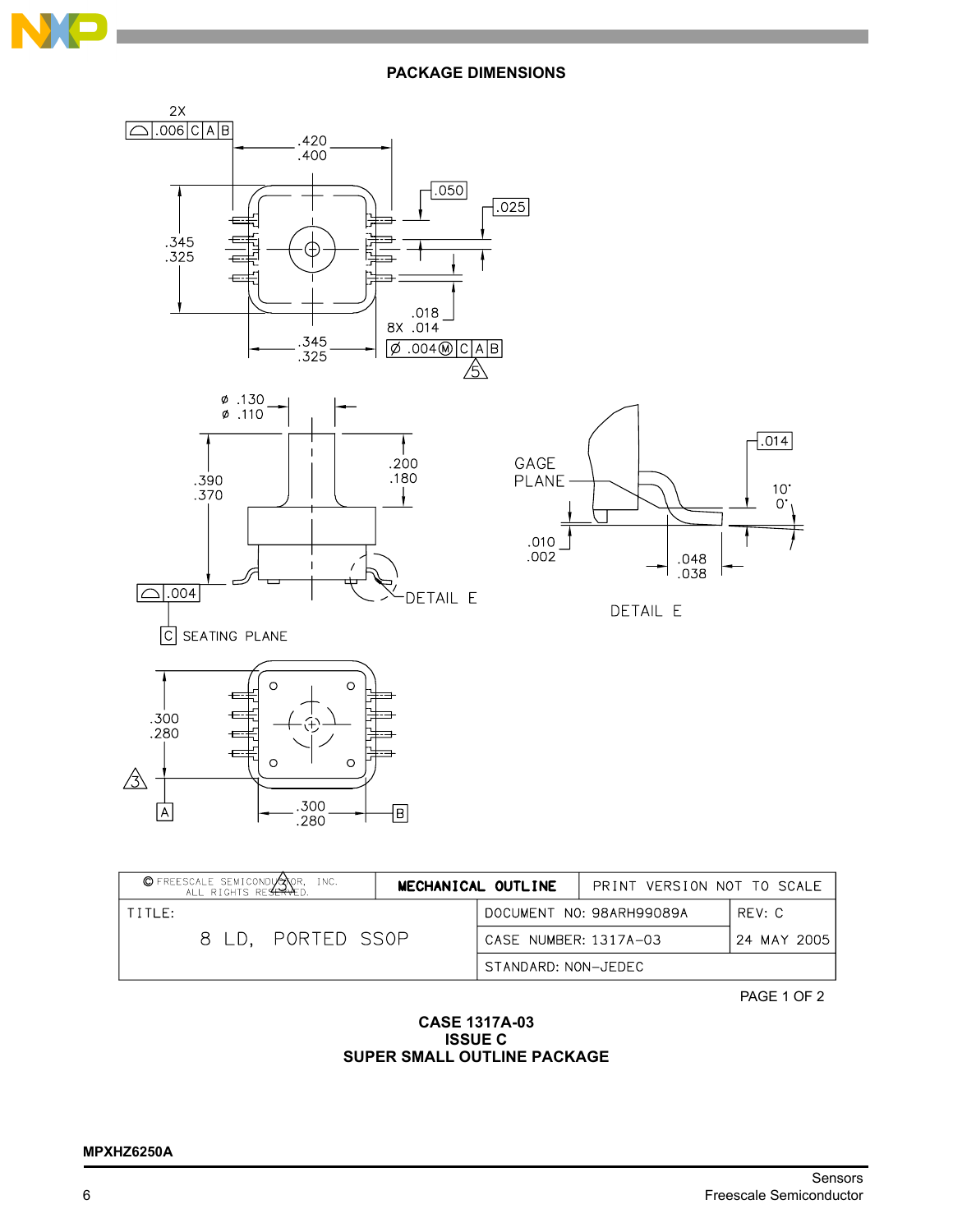

#### NOTES:

- 1. ALL DIMENSIONS IN INCHES.
- 2. DIMENSIONING AND TOLERANCING PER ASME Y14.5M-1994.
- DIMENSIONS DO NOT INCLUDE MOLD FLASH OR PROTRUSIONS.<br>MOLD FLASH OR PROTRUSION SHALL NOT EXCEED .006 INCHES PER SIDE.  $\frac{1}{3}$
- 4. ALL VERTICAL SURFACES TO BE 5' MAXIMUM.
- DIMENSION DOES NOT INCLUDE DAMBAR PROTRUSION.<br>ALLOWABLE DAMBAR PROTRUSION SHALL BE .008 INCHES MAXIMUM. /5.\

| C FREESCALE SEMICONDUCTOR, INC.<br>ALL RIGHTS RESERVED. | MECHANICAL OUTLINE  | PRINT VERSION NOT TO SCALE |             |
|---------------------------------------------------------|---------------------|----------------------------|-------------|
| TITIF:                                                  |                     | DOCUMENT NO: 98ARH99089A   | REV: C      |
| 8 LD, PORTED SSOP                                       |                     | CASE NUMBER: 1317A-03      | 24 MAY 2005 |
|                                                         | STANDARD: NON-JEDEC |                            |             |

PAGE 2 OF 2

### **CASE 1317A-03 ISSUE C SUPER SMALL OUTLINE PACKAGE**